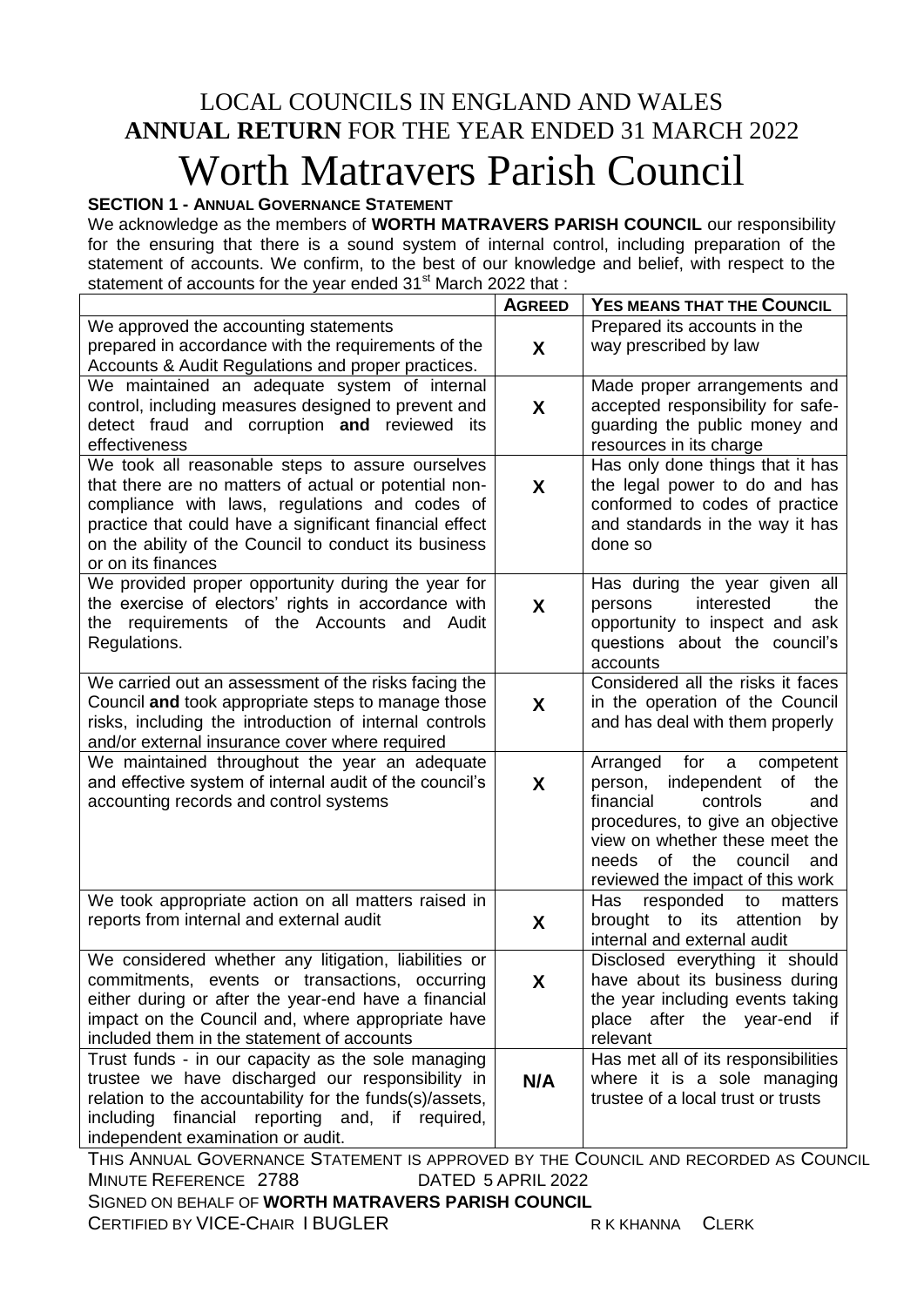# **SECTION 2 ACCOUNTING STATEMENT**

| <b>ITEMS</b>                                | <b>LAST YEAR</b><br>(E) | <b>THIS YEAR</b><br>(£) | <b>NOTES/GUIDANCE</b>                                                                                                                                                            |
|---------------------------------------------|-------------------------|-------------------------|----------------------------------------------------------------------------------------------------------------------------------------------------------------------------------|
| 1. Balances brought forward                 | 119422                  | 130444                  | Total balances and reserves at beginning of year as recorded<br>In the Council's financial records                                                                               |
| 2. Annual Precept received                  | <b>NIL</b>              | <b>NIL</b>              | Total amount of Precept income received in the year                                                                                                                              |
| 3. Total Receipts received                  | 51988                   | 51444                   | Total income or receipts as recorded in the cashbook minus<br>the Precept                                                                                                        |
| 4. Staff Costs                              | 8556                    | 8496                    | Total expenditure or payments made to and on behalf of<br>Council employees, include salaries and wages, PAYE + NI<br>(employees and employers), pension contributions, expenses |
| 5. Loan interests/repayments                | <b>NIL</b>              | <b>NIL</b>              | Total expenditure or payments of capital and interest made<br>during the year on the Council's borrowings (if any)                                                               |
| 6. Total payments out                       | 32410                   | 61667                   | Total expenditure or payments as recorded in cashbook minus<br>employment costs, loan/interest and expenditure/payments                                                          |
| <b>Balances carried forward</b><br>7.<br>8. | 130444                  | 111725                  | Total balances and reserves at the end of the year                                                                                                                               |
| Total Cash + Investments<br>8.              | 130444                  | 111725                  | Sum of all current and deposit bank accounts, cash holdings<br>and investments held as at 31.3.2021.                                                                             |
| <b>Total Fixed Assets</b><br>9.             | 177207                  | 177207                  | Recorded current book value at 31.3.2022 of all tangible<br>fixed assets owned by the Council as recorded in the<br>Asset Register at purchase price costs.                      |
| 10 Total Borrowings                         | <b>NIL</b>              | <b>NIL</b>              | Outstanding capital balance as at 31.3.2022 of all loans from<br>Third parties                                                                                                   |

Trust funds disclosure note - the Council DOES NOT ACT as sole trustee for and is not responsible for managing (a) trust fund(s)/assets.

I certify that the statement of accounts contained in this annual return present fairly the financial position of the Council and properly presents receipts and payments for the year ended 31 March 2022. RESPONSIBLE FINANCIAL OFFICER R K KHANNA DATE 12 APRIL 2022 I confirm that these accounts were approved by the Council and recorded as Council Minute reference 2807 SIGNED ON BEHALF OF THE ABOVE COUNCIL<br>CHAIR J BURDEN DATE 3 MAY 2022 DATE 3 MAY 2022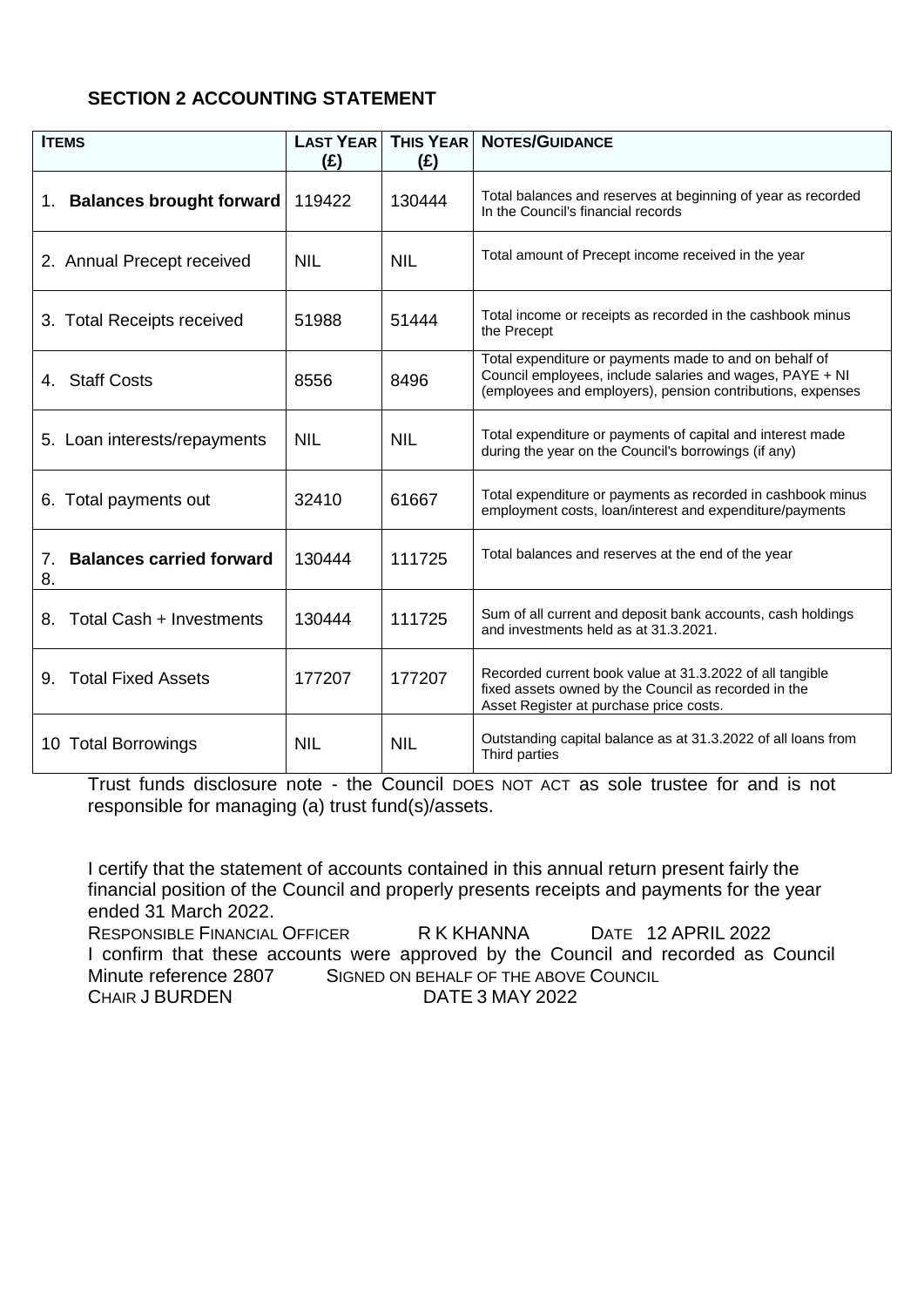## **LOCAL GOVERNMENT FINANCE ACT 1982 S.17 Audit Commission Act 1998 The Accounts & Audit Regulations 2003 (SI 2003/533)**

#### **AUDIT OF ACCOUNTS ENDED 31.3.2022**

**for** 

Worth Matravers Parish Council

# **NOTICE OF APPOINTMENT OF DATE FOR THE EXERCISE OF ELECTORS' RIGHTS**

Each year the Parish Council's Annual Return is audited and any person interested has the opportunity to inspect and make copies of the Annual Return and all books, deeds, contracts, bills, vouchers and receipts relating to them.

For the vear ended 31<sup>st</sup> March 2022, these documents will be available on reasonable notice on application to ROGER KHANNA (CLERK FOR THE PARISH COUNCIL) AT HIGHLANDS HAYCRAFTS LANE SWANAGE BH19 3EE for an appointment. Please telephone (01929 439 044 between the hours of 10.30am to 2.30pm Monday to Friday (excluding public holidays)

Documents will be available from 6 June 2022 to the 15 July 2022

Local Government Electors and their representatives also have:

- $\hat{P}$  The opportunity to question the auditor about the accounts. The auditor can be contacted at the address below for this purpose from the 1<sup>st</sup> July 2022 until the audit has been completed.
- $\div$  The right to attend before the auditor and make objections to the accounts or any item in them. Written notice of an objection must first be given to the auditor and a copy sent to the Parish Council.

The Parish Council's audit is being conducted under the provisions of the Audit Commission Act 1998, the Accounts & Audit Regulations 2003 and the Audit Commission's Code of Audit Practice. The audit is being carried out by: PKF LITTLEJOHN LLP, 15 WESTFERRY CIRCUS, LONDON E14 4HD.

**DATED** this 3 of June 2021 ............................................................

Roger Khanna - Clerk for the Parish

Council